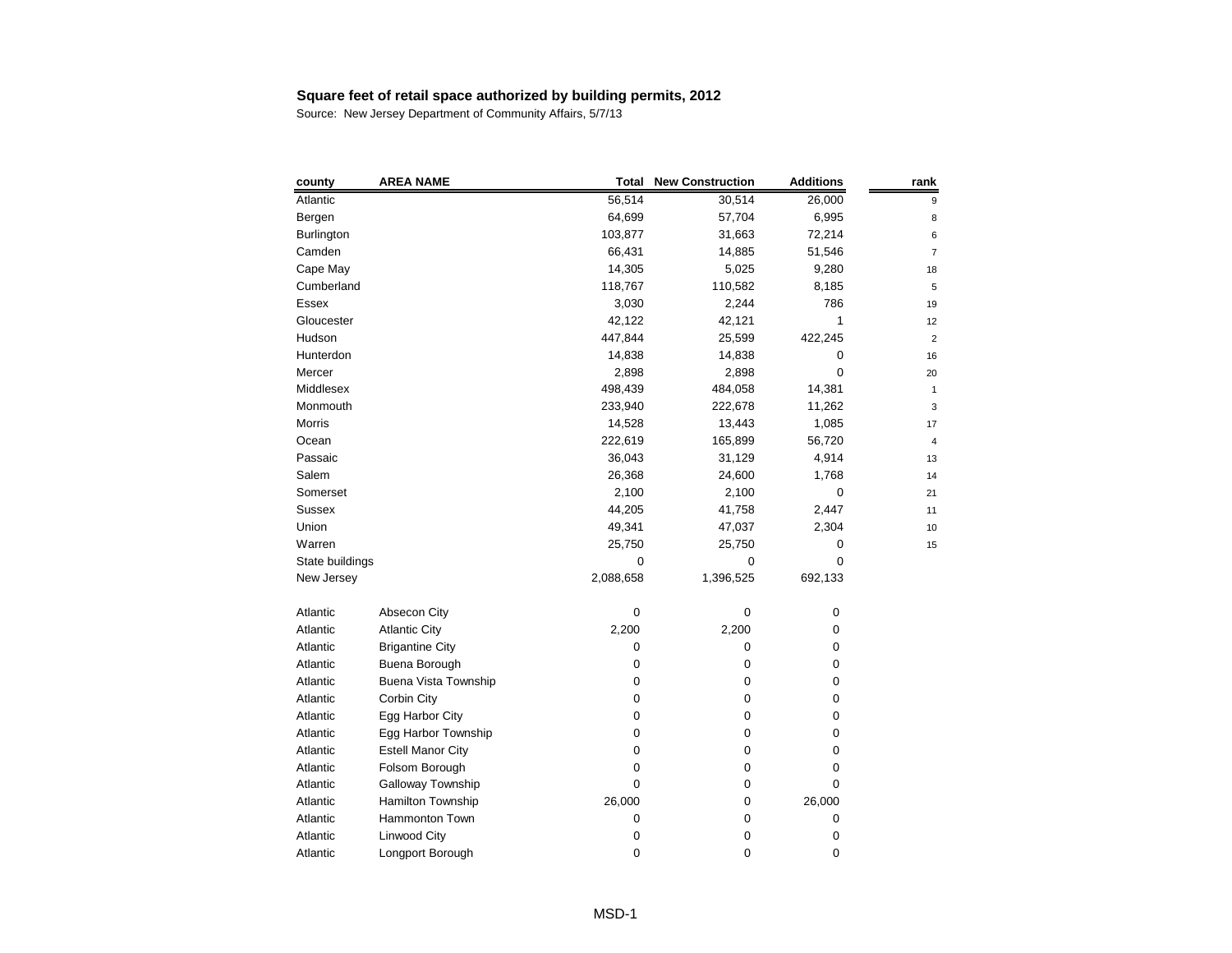| county   | <b>AREA NAME</b>          | <b>Total</b> | <b>New Construction</b> | <b>Additions</b> | rank |
|----------|---------------------------|--------------|-------------------------|------------------|------|
| Atlantic | Margate City              | $\pmb{0}$    | 0                       | 0                |      |
| Atlantic | Mullica Township          | 0            | 0                       | 0                |      |
| Atlantic | Northfield City           | 0            | 0                       | 0                |      |
| Atlantic | Pleasantville City        | 23,289       | 23,289                  | 0                |      |
| Atlantic | Port Republic City        | 0            | 0                       | 0                |      |
| Atlantic | Somers Point City         | 5,025        | 5,025                   | 0                |      |
| Atlantic | <b>Ventnor City</b>       | 0            | 0                       | 0                |      |
| Atlantic | <b>Weymouth Township</b>  | 0            | 0                       | 0                |      |
| Bergen   | Allendale Borough         | 0            | 0                       | 0                |      |
| Bergen   | Alpine Borough            | 0            | 0                       | 0                |      |
| Bergen   | Bergenfield Borough       | 0            | 0                       | 0                |      |
| Bergen   | Bogota Borough            | 0            | 0                       | 0                |      |
| Bergen   | Carlstadt Borough         | 12,412       | 12,412                  | 0                |      |
| Bergen   | Cliffside Park Borough    | 0            | 0                       | 0                |      |
| Bergen   | Closter Borough           | 0            | 0                       | 0                |      |
| Bergen   | Cresskill Borough         | 0            | 0                       | 0                |      |
| Bergen   | Demarest Borough          | 0            | 0                       | 0                |      |
| Bergen   | Dumont Borough            | 0            | 0                       | 0                |      |
| Bergen   | Elmwood Park Borough      | 0            | 0                       | 0                |      |
| Bergen   | East Rutherford Borough   | 0            | 0                       | 0                |      |
| Bergen   | Edgewater Borough         | 0            | 0                       | 0                |      |
| Bergen   | Emerson Borough           | 0            | 0                       | 0                |      |
| Bergen   | <b>Englewood City</b>     | 4,215        | 4,215                   | 0                |      |
| Bergen   | Englewood Cliffs Borough  | 0            | 0                       | 0                |      |
| Bergen   | Fair Lawn Borough         | 1,784        | 1,784                   | 0                |      |
| Bergen   | Fairview Borough          | 0            | 0                       | 0                |      |
| Bergen   | Fort Lee Borough          | 4,500        | 4,500                   | 0                |      |
| Bergen   | Franklin Lakes Borough    | 0            | 0                       | 0                |      |
| Bergen   | <b>Garfield City</b>      | 0            | 0                       | 0                |      |
| Bergen   | Glen Rock Borough         | 0            | 0                       | 0                |      |
| Bergen   | Hackensack City           | 0            | 0                       | 0                |      |
| Bergen   | Harrington Park Borough   | 0            | 0                       | 0                |      |
| Bergen   | Hasbrouck Heights Borough | 0            | 0                       | 0                |      |
| Bergen   | Haworth Borough           | 0            | 0                       | 0                |      |
| Bergen   | Hillsdale Borough         | 0            | 0                       | 0                |      |
| Bergen   | Ho-Ho-Kus Borough         | 0            | 0                       | 0                |      |
| Bergen   | Leonia Borough            | 0            | 0                       | 0                |      |
| Bergen   | Little Ferry Borough      | 0            | 0                       | 0                |      |
| Bergen   | Lodi Borough              | $\pmb{0}$    | 0                       | 0                |      |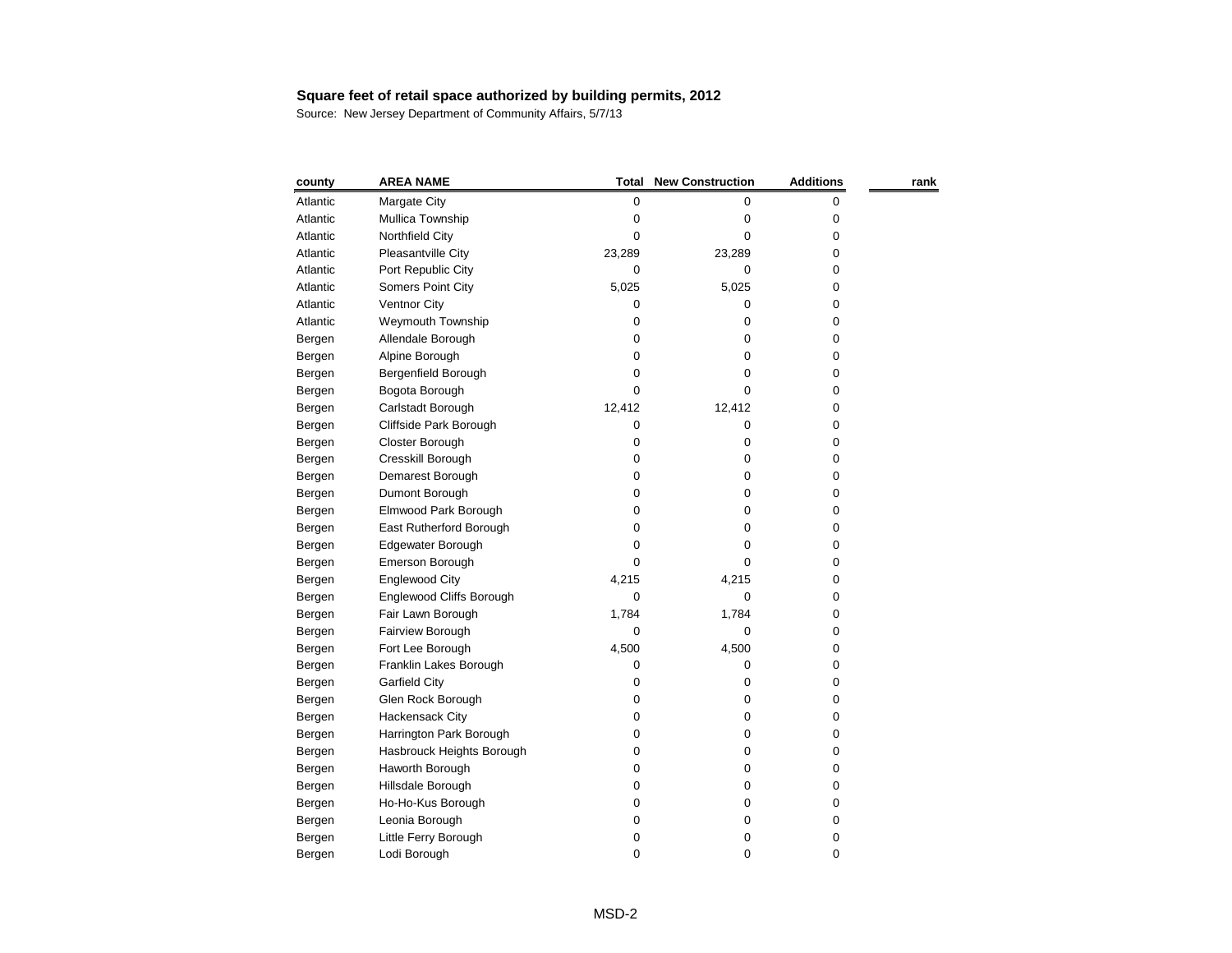| county | <b>AREA NAME</b>           | Total  | <b>New Construction</b> | <b>Additions</b> | rank |
|--------|----------------------------|--------|-------------------------|------------------|------|
| Bergen | Lyndhurst Township         | 28,890 | 28,890                  | 0                |      |
| Bergen | Mahwah Township            | 0      | 0                       | 0                |      |
| Bergen | Maywood Borough            | 2,787  | 2,787                   | 0                |      |
| Bergen | Midland Park Borough       | 0      | 0                       | 0                |      |
| Bergen | Montvale Borough           | 0      | 0                       | 0                |      |
| Bergen | Moonachie Borough          | 0      | 0                       | 0                |      |
| Bergen | New Milford Borough        | 0      | 0                       | 0                |      |
| Bergen | North Arlington Borough    | 0      | 0                       | 0                |      |
| Bergen | Northvale Borough          | 0      | 0                       | 0                |      |
| Bergen | Norwood Borough            | 0      | 0                       | 0                |      |
| Bergen | Oakland Borough            | 0      | 0                       | 0                |      |
| Bergen | Old Tappan Borough         | 0      | 0                       | 0                |      |
| Bergen | Oradell Borough            | 0      | 0                       | 0                |      |
| Bergen | Palisades Park Borough     | 0      | 0                       | 0                |      |
| Bergen | Paramus Borough            | 10,111 | 3,116                   | 6,995            |      |
| Bergen | Park Ridge Borough         | 0      | 0                       | 0                |      |
| Bergen | Ramsey Borough             | 0      | 0                       | 0                |      |
| Bergen | Ridgefield Borough         | 0      | 0                       | 0                |      |
| Bergen | Ridgefield Park Village    | 0      | 0                       | 0                |      |
| Bergen | Ridgewood Village          | 0      | 0                       | 0                |      |
| Bergen | River Edge Borough         | 0      | 0                       | 0                |      |
| Bergen | <b>River Vale Township</b> | 0      | 0                       | 0                |      |
| Bergen | Rochelle Park Township     | 0      | 0                       | 0                |      |
| Bergen | Rockleigh Borough          | 0      | 0                       | 0                |      |
| Bergen | Rutherford Borough         | 0      | 0                       | 0                |      |
| Bergen | Saddle Brook Township      | 0      | 0                       | 0                |      |
| Bergen | Saddle River Borough       | 0      | 0                       | 0                |      |
| Bergen | South Hackensack Twp       | 0      | 0                       | 0                |      |
| Bergen | <b>Teaneck Township</b>    | 0      | 0                       | 0                |      |
| Bergen | <b>Tenafly Borough</b>     | 0      | 0                       | 0                |      |
| Bergen | Teterboro Borough          | 0      | 0                       | 0                |      |
| Bergen | Upper Saddle River Borough | 0      | 0                       | 0                |      |
| Bergen | <b>Waldwick Borough</b>    | 0      | 0                       | 0                |      |
| Bergen | <b>Wallington Borough</b>  | 0      | 0                       | 0                |      |
| Bergen | <b>Washington Township</b> | 0      | 0                       | 0                |      |
| Bergen | Westwood Borough           | 0      | 0                       | 0                |      |
| Bergen | Woodcliff Lake Borough     | 0      | 0                       | 0                |      |
| Bergen | Wood-Ridge Borough         | 0      | 0                       | 0                |      |
| Bergen | Wyckoff Township           | 0      | 0                       | 0                |      |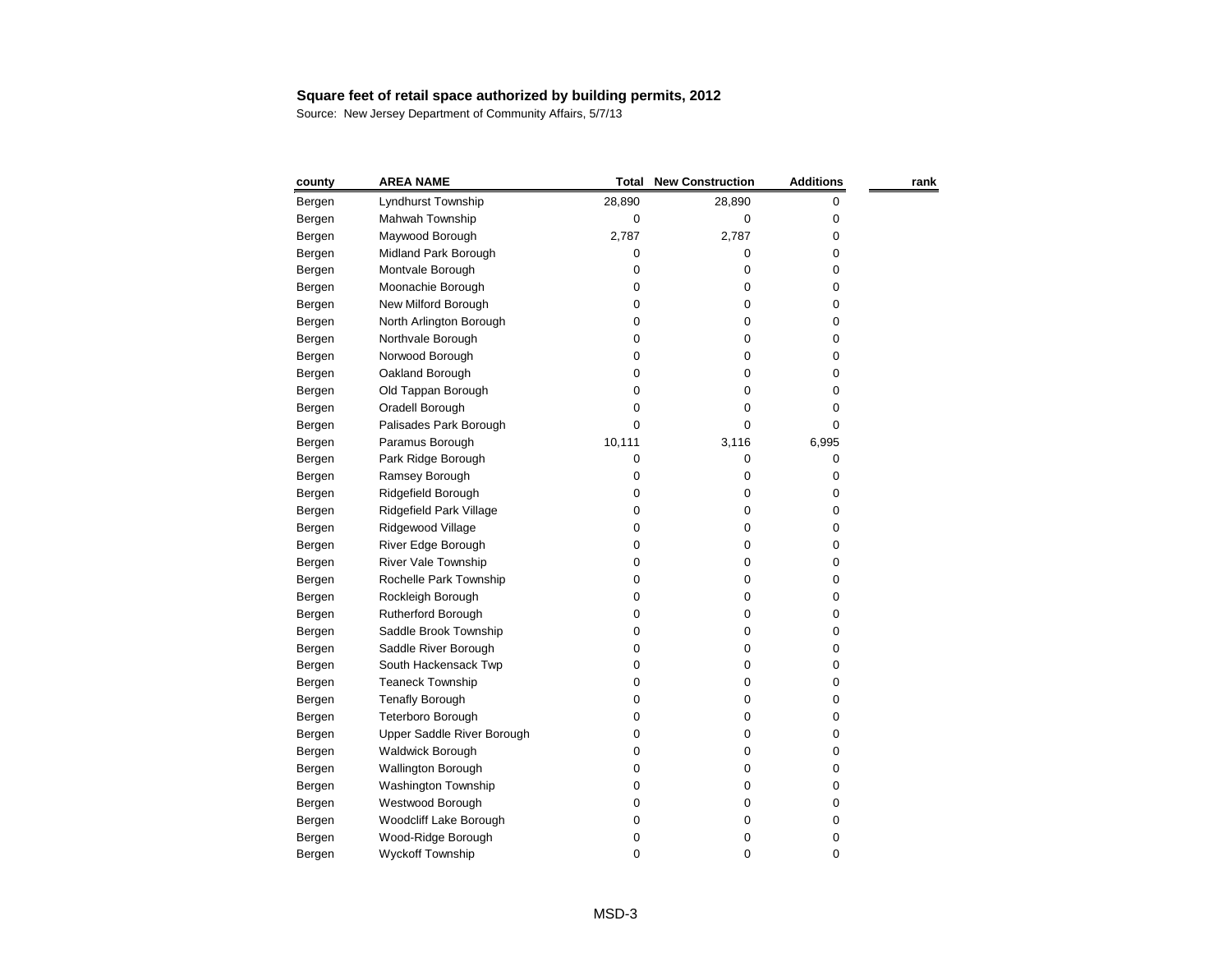| county            | <b>AREA NAME</b>               | Total     | <b>New Construction</b> | <b>Additions</b> | rank |
|-------------------|--------------------------------|-----------|-------------------------|------------------|------|
| Burlington        | <b>Bass River Township</b>     | $\pmb{0}$ | 0                       | 0                |      |
| <b>Burlington</b> | <b>Beverly City</b>            | 0         | 0                       | 0                |      |
| <b>Burlington</b> | <b>Bordentown City</b>         | 0         | 0                       | 0                |      |
| <b>Burlington</b> | Bordentown Township            | 0         | 0                       | 0                |      |
| <b>Burlington</b> | <b>Burlington City</b>         |           |                         | 0                |      |
| Burlington        | <b>Burlington Township</b>     | 80,972    | 12,033                  | 68,939           |      |
| Burlington        | <b>Chesterfield Township</b>   | 0         | 0                       | 0                |      |
| <b>Burlington</b> | Cinnaminson Township           | 0         | 0                       | 0                |      |
| <b>Burlington</b> | Delanco Township               | 0         | 0                       | 0                |      |
| <b>Burlington</b> | Delran Township                | 0         | 0                       | 0                |      |
| Burlington        | Eastampton Township            | 0         | 0                       | 0                |      |
| Burlington        | <b>Edgewater Park Township</b> | 0         | 0                       | 0                |      |
| <b>Burlington</b> | Evesham Township               | 17,514    | 17,514                  | 0                |      |
| Burlington        | Fieldsboro Borough             | 0         | 0                       | 0                |      |
| Burlington        | Florence Township              | 0         | 0                       | 0                |      |
| <b>Burlington</b> | Hainesport Township            | 0         | 0                       | 0                |      |
| Burlington        | Lumberton Township             | 0         | 0                       | 0                |      |
| Burlington        | Mansfield Township             | 0         | 0                       | 0                |      |
| Burlington        | Maple Shade Township           | 0         | 0                       | 0                |      |
| <b>Burlington</b> | <b>Medford Township</b>        | 3,275     | 0                       | 3,275            |      |
| Burlington        | Medford Lakes Borough          | 0         | 0                       | 0                |      |
| <b>Burlington</b> | Moorestown Township            | 0         | 0                       | 0                |      |
| <b>Burlington</b> | Mount Holly Township           | 0         | 0                       | 0                |      |
| Burlington        | Mount Laurel Township          | 2,115     | 2,115                   | 0                |      |
| Burlington        | New Hanover Township           | 0         | 0                       | 0                |      |
| Burlington        | North Hanover Township         | 0         | 0                       | 0                |      |
| <b>Burlington</b> | Palmyra Borough                | 0         | 0                       | 0                |      |
| <b>Burlington</b> | Pemberton Borough              | 0         | 0                       | 0                |      |
| <b>Burlington</b> | Pemberton Township             | 0         | 0                       | 0                |      |
| <b>Burlington</b> | <b>Riverside Township</b>      | 0         | 0                       | 0                |      |
| <b>Burlington</b> | <b>Riverton Borough</b>        | 0         | 0                       | 0                |      |
| Burlington        | Shamong Township               | 0         | 0                       | 0                |      |
| <b>Burlington</b> | Southampton Township           | 0         | 0                       | 0                |      |
| <b>Burlington</b> | Springfield Township           | 0         | 0                       | 0                |      |
| <b>Burlington</b> | Tabernacle Township            | 0         | 0                       | 0                |      |
| <b>Burlington</b> | Washington Township            | 0         | 0                       | 0                |      |
| Burlington        | <b>Westampton Township</b>     | 0         | 0                       | 0                |      |
| Burlington        | Willingboro Township           | 0         | 0                       | 0                |      |
| Burlington        | Woodland Township              | 0         | 0                       | 0                |      |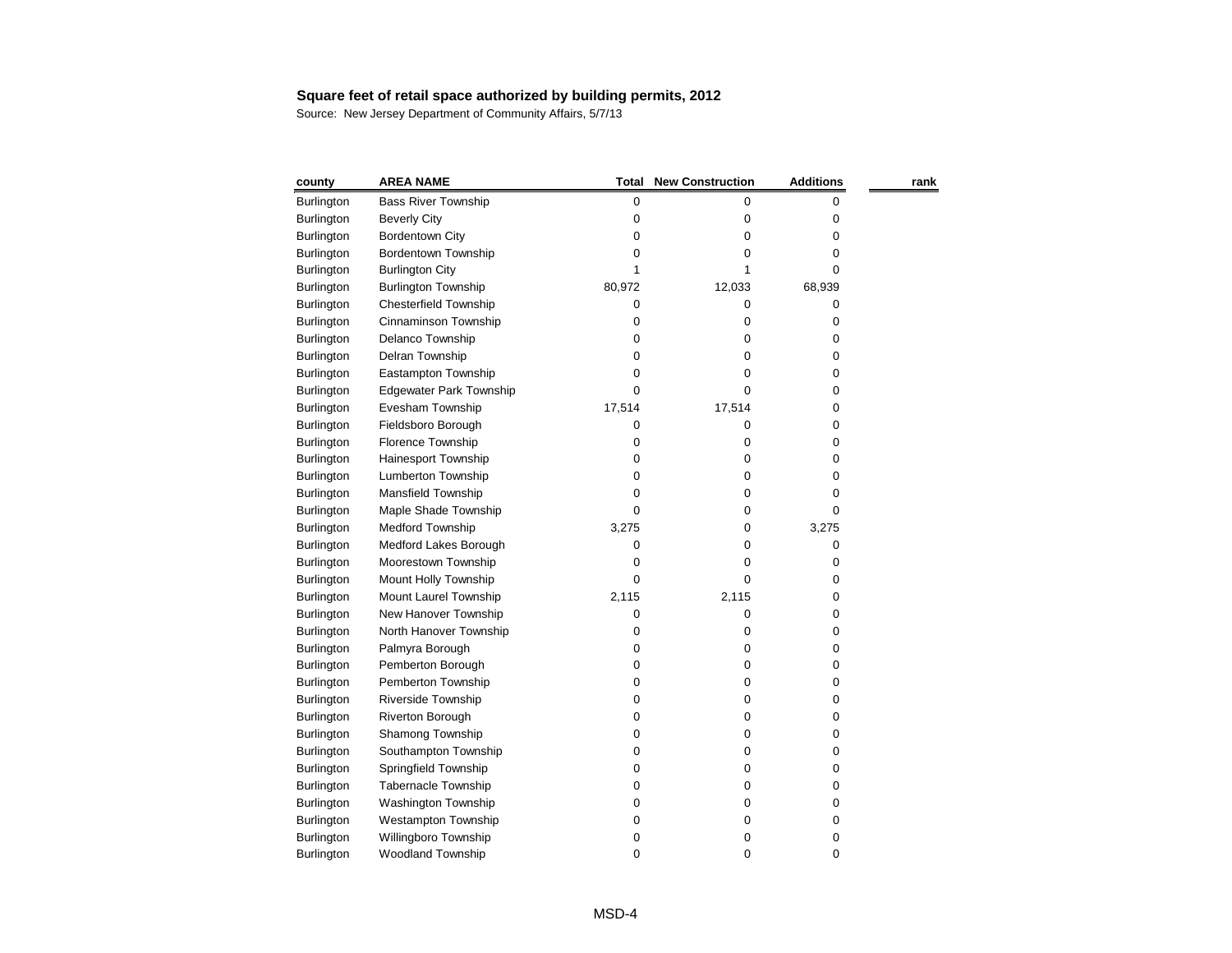| county            | <b>AREA NAME</b>           | <b>Total</b> | <b>New Construction</b> | <b>Additions</b> | rank |
|-------------------|----------------------------|--------------|-------------------------|------------------|------|
| <b>Burlington</b> | Wrightstown Borough        | 0            | 0                       | 0                |      |
| Camden            | Audubon Borough            | 0            | 0                       | 0                |      |
| Camden            | Audubon Park Borough       | 0            | 0                       | 0                |      |
| Camden            | <b>Barrington Borough</b>  | 0            | 0                       | 0                |      |
| Camden            | Bellmawr Borough           | 0            | 0                       | 0                |      |
| Camden            | Berlin Borough             | 0            | 0                       | 0                |      |
| Camden            | Berlin Township            | 50,109       | 0                       | 50,109           |      |
| Camden            | Brooklawn Borough          | 0            | 0                       | 0                |      |
| Camden            | Camden City                | 0            | 0                       | 0                |      |
| Camden            | Cherry Hill Township       | 0            | 0                       | 0                |      |
| Camden            | <b>Chesilhurst Borough</b> | 0            | 0                       | 0                |      |
| Camden            | <b>Clementon Borough</b>   | 0            | 0                       | 0                |      |
| Camden            | Collingswood Borough       | 0            | 0                       | 0                |      |
| Camden            | Gibbsboro Borough          | 1,350        | 1,350                   | 0                |      |
| Camden            | <b>Gloucester City</b>     | 0            | 0                       | 0                |      |
| Camden            | <b>Gloucester Township</b> | 1,437        | 0                       | 1,437            |      |
| Camden            | Haddon Township            | 0            | 0                       | 0                |      |
| Camden            | Haddonfield Borough        | 0            | 0                       | 0                |      |
| Camden            | Haddon Heights Borough     | 0            | 0                       | 0                |      |
| Camden            | Hi-nella Borough           | 0            | 0                       | 0                |      |
| Camden            | Laurel Springs Borough     | 0            | 0                       | 0                |      |
| Camden            | Lawnside Borough           | 0            | 0                       | 0                |      |
| Camden            | Lindenwold Borough         | 0            | 0                       | 0                |      |
| Camden            | Magnolia Borough           | 1,600        | 1,600                   | 0                |      |
| Camden            | Merchantville Borough      | 0            | 0                       | 0                |      |
| Camden            | Mount Ephraim Borough      | 0            | 0                       | 0                |      |
| Camden            | Oaklyn Borough             | 0            | 0                       | 0                |      |
| Camden            | Pennsauken Township        | 0            | 0                       | 0                |      |
| Camden            | Pine Hill Borough          | 0            | 0                       | 0                |      |
| Camden            | Pine Valley Borough        | 0            | 0                       | 0                |      |
| Camden            | Runnemede Borough          | 11,935       | 11,935                  | 0                |      |
| Camden            | Somerdale Borough          | 0            | 0                       | 0                |      |
| Camden            | Stratford Borough          | 0            | 0                       | 0                |      |
| Camden            | Tavistock Borough          | 0            | 0                       | 0                |      |
| Camden            | Voorhees Township          | 0            | 0                       | 0                |      |
| Camden            | <b>Waterford Township</b>  | 0            | 0                       | 0                |      |
| Camden            | Winslow Township           | 0            | 0                       | 0                |      |
| Camden            | Woodlynne Borough          | 0            | 0                       | 0                |      |
| Cape May          | Avalon Borough             | 0            | 0                       | 0                |      |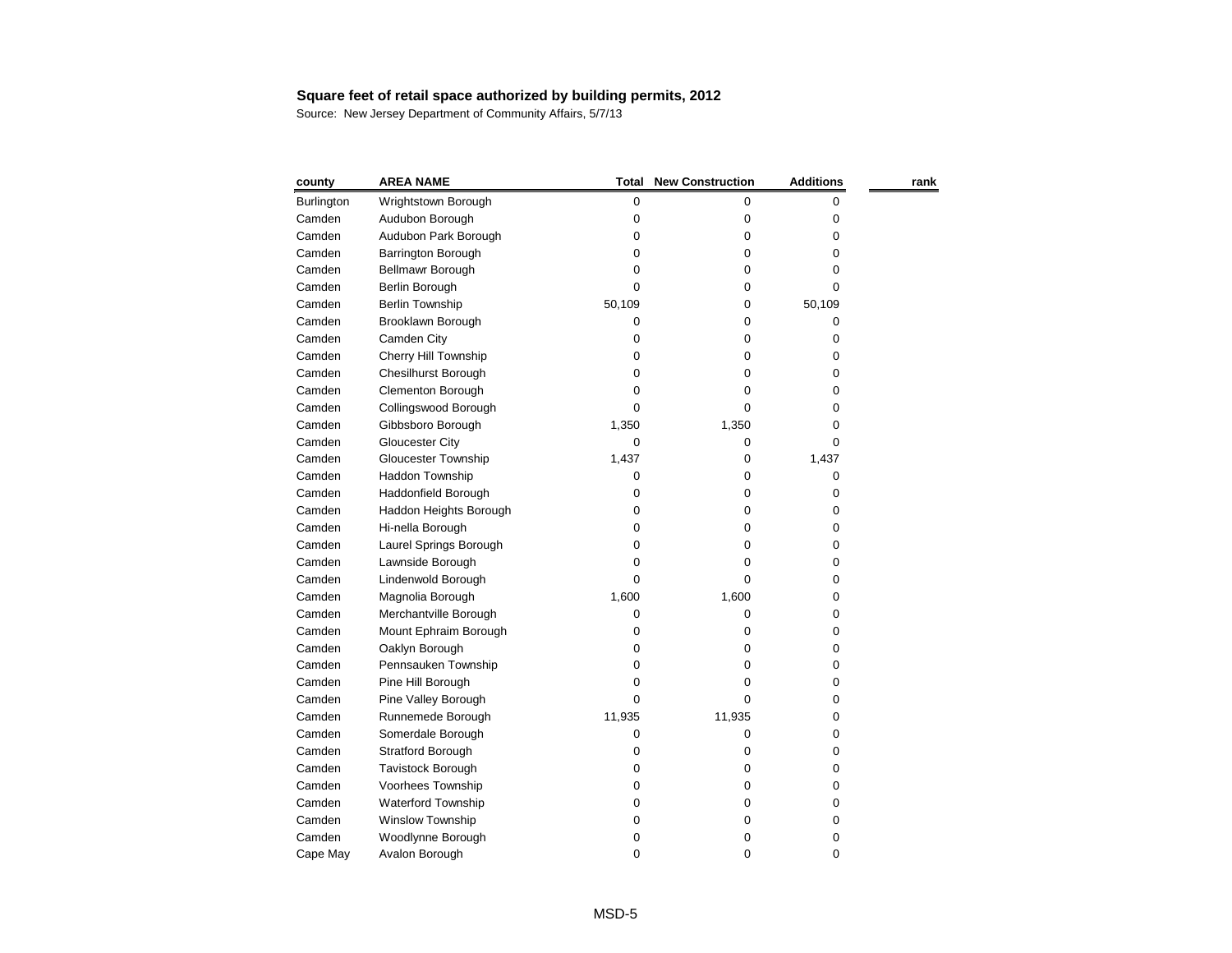| county     | <b>AREA NAME</b>                | Total   | <b>New Construction</b> | <b>Additions</b> | rank |
|------------|---------------------------------|---------|-------------------------|------------------|------|
| Cape May   | Cape May City                   | 0       | 0                       | 0                |      |
| Cape May   | Cape May Point Borough          | 0       | 0                       | 0                |      |
| Cape May   | Dennis Township                 | 0       | 0                       | 0                |      |
| Cape May   | Lower Township                  | 96      | 0                       | 96               |      |
| Cape May   | Middle Township                 | 8,800   | 0                       | 8,800            |      |
| Cape May   | North Wildwood City             | 5,025   | 5,025                   | 0                |      |
| Cape May   | Ocean City                      | 0       | 0                       | 0                |      |
| Cape May   | Sea Isle City                   | 0       | 0                       | 0                |      |
| Cape May   | Stone Harbor Borough            | 0       | 0                       | 0                |      |
| Cape May   | <b>Upper Township</b>           | 0       | 0                       | 0                |      |
| Cape May   | West Cape May Borough           | 384     | 0                       | 384              |      |
| Cape May   | West Wildwood Borough           | 0       | 0                       | 0                |      |
| Cape May   | <b>Wildwood City</b>            | 0       | 0                       | 0                |      |
| Cape May   | Wildwood Crest Borough          | 0       | 0                       | 0                |      |
| Cape May   | Woodbine Borough                | 0       | 0                       | 0                |      |
| Cumberland | <b>Bridgeton City</b>           | 0       | 0                       | 0                |      |
| Cumberland | <b>Commercial Township</b>      | 0       | 0                       | 0                |      |
| Cumberland | Deerfield Township              | 0       | 0                       | 0                |      |
| Cumberland | Downe Township                  | 0       | 0                       | 0                |      |
| Cumberland | <b>Fairfield Township</b>       | 0       | 0                       | 0                |      |
| Cumberland | <b>Greenwich Township</b>       | 0       | 0                       | 0                |      |
| Cumberland | <b>Hopewell Township</b>        | 0       | 0                       | 0                |      |
| Cumberland | Lawrence Township               | 0       | 0                       | 0                |      |
| Cumberland | Maurice River Township          | 0       | 0                       | 0                |      |
| Cumberland | Millville City                  | 0       | 0                       | 0                |      |
| Cumberland | Shiloh Borough                  | 0       | 0                       | 0                |      |
| Cumberland | <b>Stow Creek Township</b>      | 0       | 0                       | 0                |      |
| Cumberland | <b>Upper Deerfield Township</b> | 0       | 0                       | 0                |      |
| Cumberland | <b>Vineland City</b>            | 118,767 | 110,582                 | 8,185            |      |
| Essex      | <b>Belleville Township</b>      | 0       | 0                       | 0                |      |
| Essex      | <b>Bloomfield Township</b>      | 0       | 0                       | 0                |      |
| Essex      | Caldwell Borough                | 0       | 0                       | 0                |      |
| Essex      | Cedar Grove Township            | 0       | 0                       | 0                |      |
| Essex      | East Orange City                | 0       | 0                       | 0                |      |
| Essex      | <b>Essex Fells Borough</b>      | 0       | 0                       | 0                |      |
| Essex      | <b>Fairfield Township</b>       | 0       | 0                       | 0                |      |
| Essex      | Glen Ridge Borough              | 0       | 0                       | 0                |      |
| Essex      | Irvington Township              | 0       | 0                       | 0                |      |
| Essex      | Livingston Township             | 0       | 0                       | 0                |      |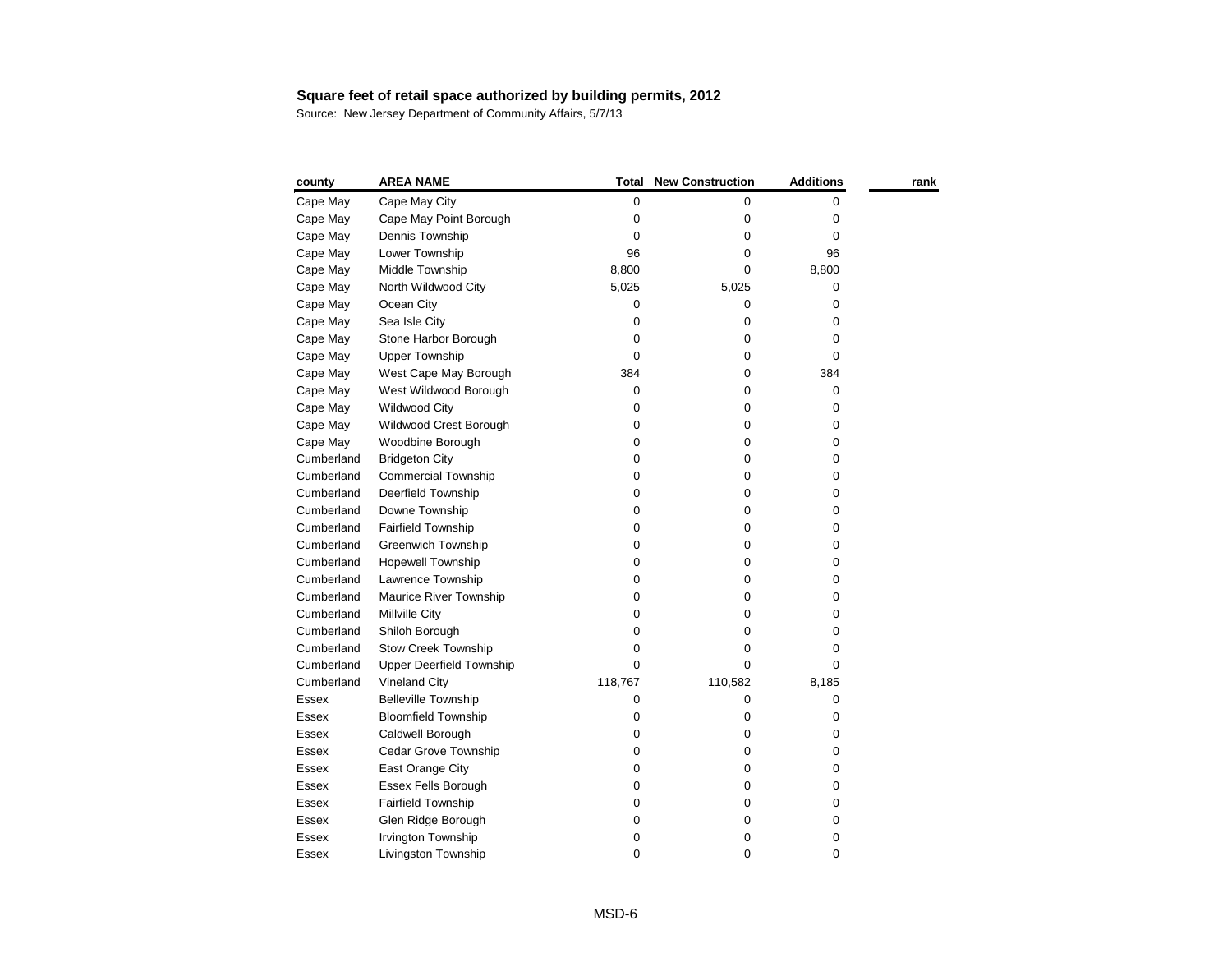| county       | <b>AREA NAME</b>          | <b>Total</b> | <b>New Construction</b> | <b>Additions</b> | rank |
|--------------|---------------------------|--------------|-------------------------|------------------|------|
| <b>Essex</b> | Maplewood Township        | 2,244        | 2,244                   | 0                |      |
| Essex        | Millburn Township         | 786          | 0                       | 786              |      |
| Essex        | Montclair Township        | 0            | 0                       | 0                |      |
| Essex        | <b>Newark City</b>        | 0            | 0                       | 0                |      |
| Essex        | North Caldwell Borough    | 0            | 0                       | 0                |      |
| Essex        | Nutley Township           | 0            | 0                       | 0                |      |
| <b>Essex</b> | City of Orange Township   | 0            | 0                       | 0                |      |
| <b>Essex</b> | Roseland Borough          | 0            | 0                       | 0                |      |
| Essex        | South Orange Village      | 0            | 0                       | 0                |      |
| Essex        | Verona Township           | 0            | 0                       | 0                |      |
| Essex        | West Caldwell Township    | 0            | 0                       | 0                |      |
| <b>Essex</b> | West Orange Township      | 0            | 0                       | 0                |      |
| Gloucester   | Clayton Borough           | 0            | 0                       | 0                |      |
| Gloucester   | Deptford Township         | 24,276       | 24,276                  | 0                |      |
| Gloucester   | East Greenwich Township   | 0            | 0                       | 0                |      |
| Gloucester   | <b>Elk Township</b>       | 0            | 0                       | 0                |      |
| Gloucester   | Franklin Township         | 0            | 0                       | 0                |      |
| Gloucester   | Glassboro Borough         | 0            | 0                       | 0                |      |
| Gloucester   | <b>Greenwich Township</b> | 0            | 0                       | 0                |      |
| Gloucester   | Harrison Township         | 4            | 3                       |                  |      |
| Gloucester   | Logan Township            | 0            | 0                       | 0                |      |
| Gloucester   | Mantua Township           | 0            | 0                       | 0                |      |
| Gloucester   | Monroe Township           | 0            | 0                       | 0                |      |
| Gloucester   | National Park Borough     | 0            | 0                       | 0                |      |
| Gloucester   | Newfield Borough          | 0            | 0                       | 0                |      |
| Gloucester   | Paulsboro Borough         | 0            | 0                       | 0                |      |
| Gloucester   | Pitman Borough            | 0            | 0                       | 0                |      |
| Gloucester   | South Harrison Township   | 0            | 0                       | 0                |      |
| Gloucester   | Swedesboro Borough        | 0            | 0                       | 0                |      |
| Gloucester   | Washington Township       | 0            | 0                       | 0                |      |
| Gloucester   | Wenonah Borough           | 0            | 0                       | 0                |      |
| Gloucester   | West Deptford Township    | 0            | 0                       | 0                |      |
| Gloucester   | Westville Borough         | 0            | 0                       | 0                |      |
| Gloucester   | <b>Woodbury City</b>      | 17,842       | 17,842                  | 0                |      |
| Gloucester   | Woodbury Heights Borough  | 0            | 0                       | 0                |      |
| Gloucester   | <b>Woolwich Township</b>  | 0            | 0                       | 0                |      |
| Hudson       | <b>Bayonne City</b>       | 10,358       | 10,358                  | 0                |      |
| Hudson       | East Newark Borough       | 0            | 0                       | 0                |      |
| Hudson       | <b>Guttenberg Town</b>    | 0            | 0                       | 0                |      |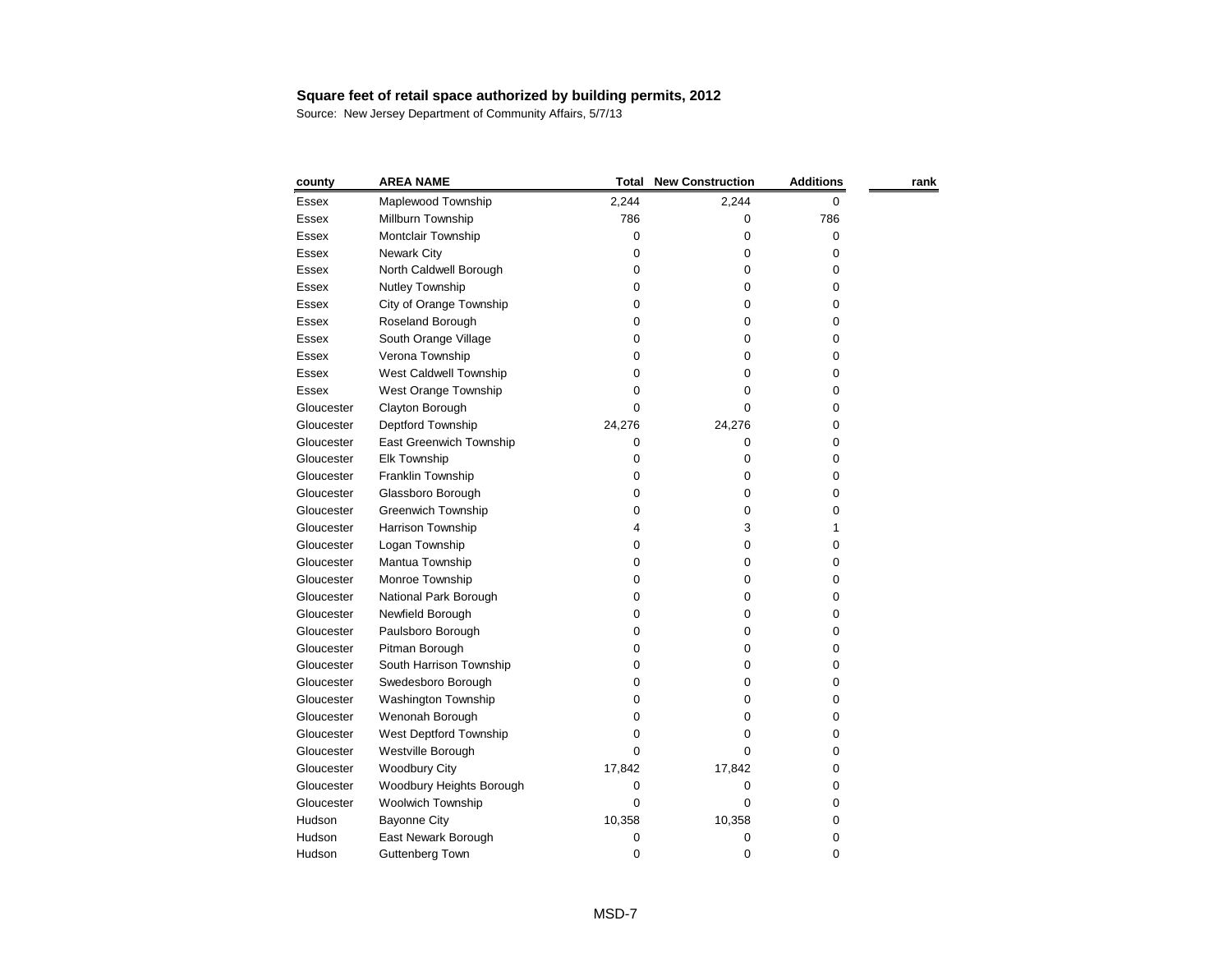| county    | <b>AREA NAME</b>            | <b>Total</b> | <b>New Construction</b> | <b>Additions</b> | rank |
|-----------|-----------------------------|--------------|-------------------------|------------------|------|
| Hudson    | Harrison Town               | 0            | 0                       | 0                |      |
| Hudson    | Hoboken City                | 0            | 0                       | 0                |      |
| Hudson    | Jersey City                 | 9,658        | 9,658                   | 0                |      |
| Hudson    | Kearny Town                 | 427,828      | 5,583                   | 422,245          |      |
| Hudson    | North Bergen Township       | 0            | 0                       | 0                |      |
| Hudson    | Secaucus Town               | 0            | 0                       | 0                |      |
| Hudson    | <b>Union City</b>           | 0            | 0                       | 0                |      |
| Hudson    | Weehawken Township          | 0            | 0                       | 0                |      |
| Hudson    | West New York Town          | 0            | 0                       | 0                |      |
| Hunterdon | Alexandria Township         | 0            | 0                       | 0                |      |
| Hunterdon | Bethlehem Township          | 0            | 0                       | 0                |      |
| Hunterdon | <b>Bloomsbury Borough</b>   | 0            | 0                       | 0                |      |
| Hunterdon | Califon Borough             | 0            | 0                       | 0                |      |
| Hunterdon | Clinton Town                | 0            | 0                       | 0                |      |
| Hunterdon | Clinton Township            | 0            | 0                       | 0                |      |
| Hunterdon | Delaware Township           | 0            | 0                       | 0                |      |
| Hunterdon | East Amwell Township        | 0            | 0                       | 0                |      |
| Hunterdon | Flemington Borough          | 0            | 0                       | 0                |      |
| Hunterdon | Franklin Township           | 0            | 0                       | 0                |      |
| Hunterdon | Frenchtown Borough          | 0            | 0                       | 0                |      |
| Hunterdon | Glen Gardner Borough        | 0            | 0                       | 0                |      |
| Hunterdon | Hampton Borough             | 0            | 0                       | 0                |      |
| Hunterdon | High Bridge Borough         | 0            | 0                       | 0                |      |
| Hunterdon | <b>Holland Township</b>     | 0            | 0                       | 0                |      |
| Hunterdon | Kingwood Township           | 0            | 0                       | 0                |      |
| Hunterdon | Lambertville City           | 0            | 0                       | 0                |      |
| Hunterdon | Lebanon Borough             | 0            | 0                       | 0                |      |
| Hunterdon | Lebanon Township            | 0            | Ω                       | 0                |      |
| Hunterdon | Milford Borough             | 0            | 0                       | 0                |      |
| Hunterdon | Raritan Township            | 14,838       | 14,838                  | 0                |      |
| Hunterdon | Readington Township         | 0            | 0                       | 0                |      |
| Hunterdon | Stockton Borough            | 0            | 0                       | 0                |      |
| Hunterdon | <b>Tewksbury Township</b>   | 0            | 0                       | 0                |      |
| Hunterdon | <b>Union Township</b>       | 0            | 0                       | 0                |      |
| Hunterdon | <b>West Amwell Township</b> | 0            | 0                       | 0                |      |
| Mercer    | East Windsor Township       | 0            | 0                       | 0                |      |
| Mercer    | Ewing Township              | 0            | 0                       | 0                |      |
| Mercer    | Hamilton Township           | 0            | 0                       | 0                |      |
| Mercer    | Hightstown Borough          | 0            | 0                       | 0                |      |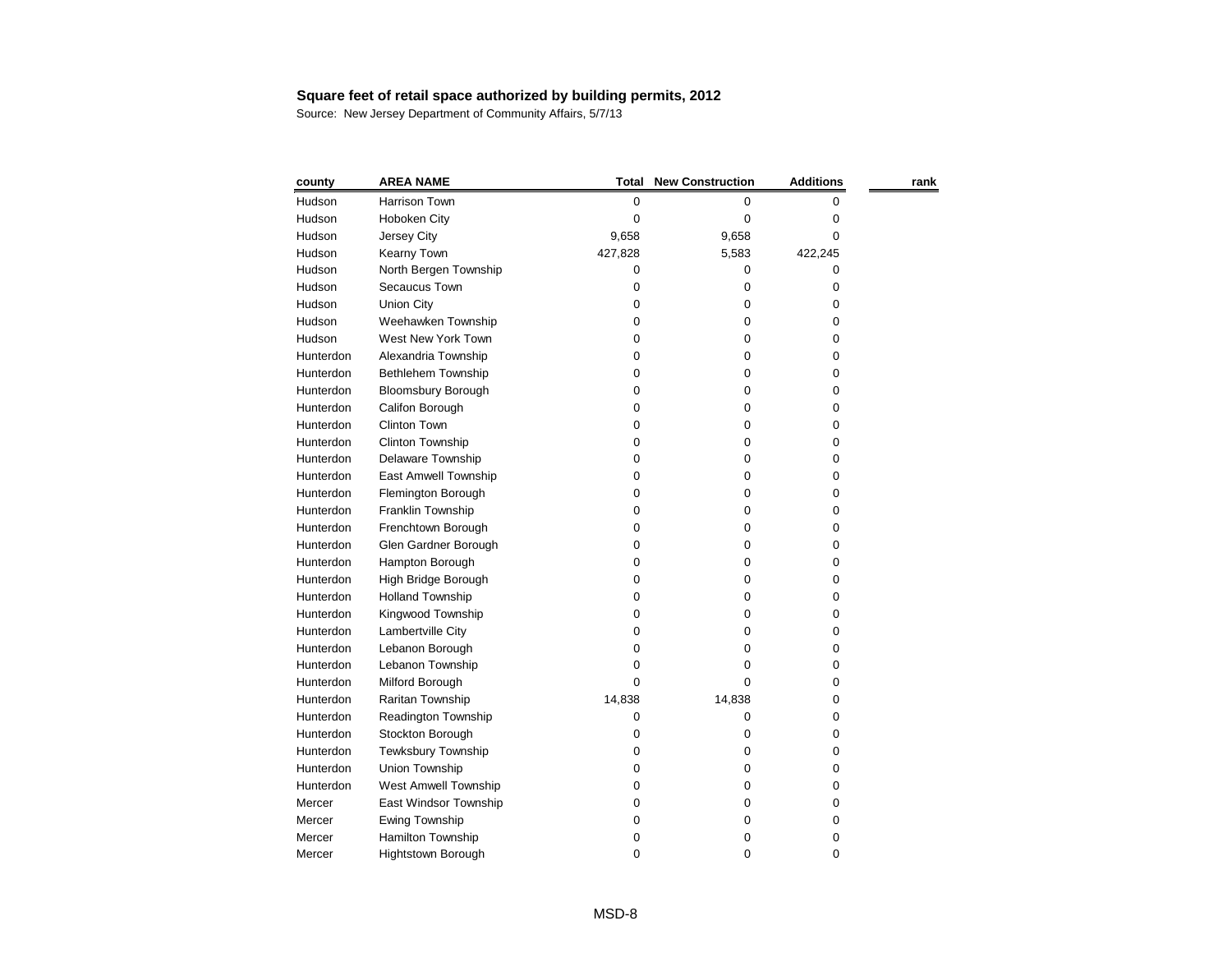| county    | <b>AREA NAME</b>             | Total   | <b>New Construction</b> | <b>Additions</b> | rank |
|-----------|------------------------------|---------|-------------------------|------------------|------|
| Mercer    | Hopewell Borough             | 0       | 0                       | 0                |      |
| Mercer    | <b>Hopewell Township</b>     | 648     | 648                     | 0                |      |
| Mercer    | Lawrence Township            | 0       | 0                       | 0                |      |
| Mercer    | Pennington Borough           | 0       | 0                       | 0                |      |
| Mercer    | Princeton Borough            | 0       | 0                       | 0                |      |
| Mercer    | <b>Princeton Township</b>    | 0       | 0                       | 0                |      |
| Mercer    | <b>Trenton City</b>          | 0       | 0                       | 0                |      |
| Mercer    | Robbinsville Township        | 0       | 0                       | 0                |      |
| Mercer    | West Windsor Township        | 2,250   | 2,250                   | 0                |      |
| Middlesex | Carteret Borough             | 0       | 0                       | 0                |      |
| Middlesex | Cranbury Township            | 0       | 0                       | 0                |      |
| Middlesex | Dunellen Borough             | 0       | 0                       | 0                |      |
| Middlesex | East Brunswick Township      | 29,422  | 29,422                  | 0                |      |
| Middlesex | Edison Township              | 640     | 0                       | 640              |      |
| Middlesex | Helmetta Borough             | 0       | 0                       | 0                |      |
| Middlesex | <b>Highland Park Borough</b> | 0       | 0                       | 0                |      |
| Middlesex | Jamesburg Borough            | 0       | 0                       | 0                |      |
| Middlesex | Old Bridge Township          | 0       | 0                       | 0                |      |
| Middlesex | Metuchen Borough             | 0       | 0                       | 0                |      |
| Middlesex | Middlesex Borough            | 0       | 0                       | 0                |      |
| Middlesex | Milltown Borough             | 0       | 0                       | 0                |      |
| Middlesex | Monroe Township              | 0       | 0                       | 0                |      |
| Middlesex | New Brunswick City           | 0       | 0                       | 0                |      |
| Middlesex | North Brunswick Township     | 427,000 | 427,000                 | 0                |      |
| Middlesex | Perth Amboy City             | 3,166   | 0                       | 3,166            |      |
| Middlesex | Piscataway Township          | 0       | 0                       | 0                |      |
| Middlesex | Plainsboro Township          | 0       | 0                       | 0                |      |
| Middlesex | Sayreville Borough           | 0       | 0                       | 0                |      |
| Middlesex | South Amboy City             | 0       | 0                       | 0                |      |
| Middlesex | South Brunswick Township     | 0       | 0                       | 0                |      |
| Middlesex | South Plainfield Borough     | 0       | 0                       | 0                |      |
| Middlesex | South River Borough          | 0       | 0                       | 0                |      |
| Middlesex | Spotswood Borough            | 0       | 0                       | 0                |      |
| Middlesex | Woodbridge Township          | 38,211  | 27,636                  | 10,575           |      |
| Monmouth  | Allenhurst Borough           | 0       | 0                       | 0                |      |
| Monmouth  | Allentown Borough            | 0       | 0                       | 0                |      |
| Monmouth  | <b>Asbury Park City</b>      | 0       | 0                       | 0                |      |
| Monmouth  | Atlantic Highlands Borough   | 0       | 0                       | 0                |      |
| Monmouth  | Avon-by-the-Sea Borough      | 0       | 0                       | 0                |      |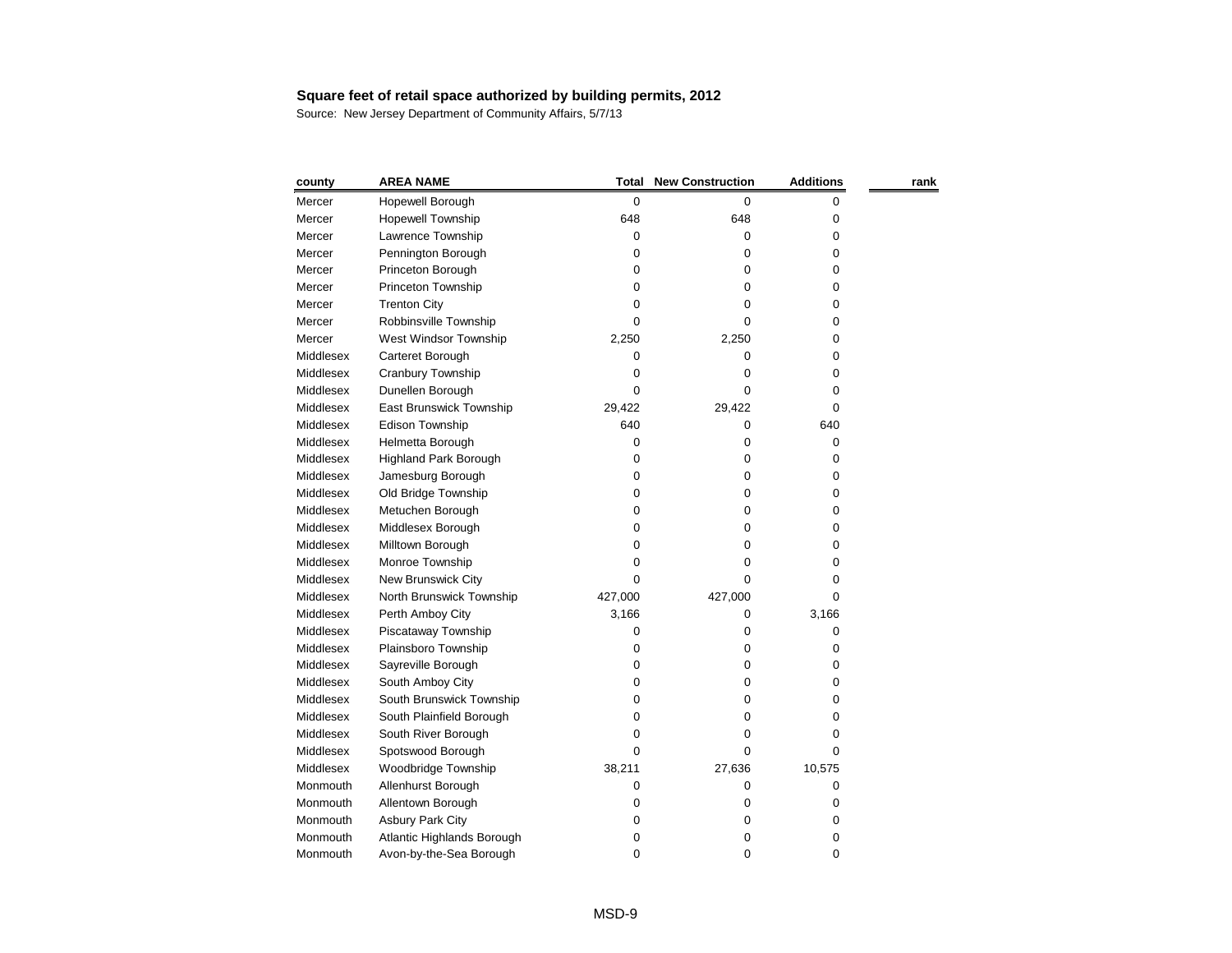| county   | <b>AREA NAME</b>             | Total  | <b>New Construction</b> | <b>Additions</b> | rank |
|----------|------------------------------|--------|-------------------------|------------------|------|
| Monmouth | Belmar Borough               | 0      | 0                       | 0                |      |
| Monmouth | <b>Bradley Beach Borough</b> | 0      | 0                       | 0                |      |
| Monmouth | <b>Brielle Borough</b>       | 0      | 0                       | 0                |      |
| Monmouth | <b>Colts Neck Township</b>   | 0      | 0                       | 0                |      |
| Monmouth | Deal Borough                 | 0      | 0                       | 0                |      |
| Monmouth | Eatontown Borough            | 0      | 0                       | 0                |      |
| Monmouth | Englishtown Borough          | 4      | 4                       | 0                |      |
| Monmouth | Fair Haven Borough           | 0      | 0                       | 0                |      |
| Monmouth | Farmingdale Borough          | 0      | 0                       | 0                |      |
| Monmouth | Freehold Borough             | 0      | 0                       | 0                |      |
| Monmouth | Freehold Township            | 0      | 0                       | 0                |      |
| Monmouth | Highlands Borough            | 4,543  | 4,543                   | 0                |      |
| Monmouth | <b>Holmdel Township</b>      | 0      | 0                       | 0                |      |
| Monmouth | <b>Howell Township</b>       | 35,617 | 27,433                  | 8,184            |      |
| Monmouth | Interlaken Borough           | 0      | 0                       | 0                |      |
| Monmouth | Keansburg Borough            | 0      | 0                       | 0                |      |
| Monmouth | Keyport Borough              | 1,210  | 1,210                   | 0                |      |
| Monmouth | Little Silver Borough        | 0      | 0                       | 0                |      |
| Monmouth | Loch Arbour Village          | 0      | 0                       | 0                |      |
| Monmouth | Long Branch City             | 0      | 0                       | 0                |      |
| Monmouth | Manalapan Township           | 0      | 0                       | 0                |      |
| Monmouth | Manasquan Borough            | 0      | 0                       | 0                |      |
| Monmouth | Marlboro Township            | 88,220 | 86,195                  | 2,025            |      |
| Monmouth | Matawan Borough              | 0      | 0                       | 0                |      |
| Monmouth | Aberdeen Township            | 159    | 159                     | 0                |      |
| Monmouth | Middletown Township          | 0      | 0                       | 0                |      |
| Monmouth | Millstone Township           | 0      | 0                       | 0                |      |
| Monmouth | Monmouth Beach Borough       | 0      | 0                       | 0                |      |
| Monmouth | Neptune Township             | 0      | 0                       | 0                |      |
| Monmouth | Neptune City Borough         | 0      | 0                       | 0                |      |
| Monmouth | <b>Tinton Falls Borough</b>  | 0      | 0                       | 0                |      |
| Monmouth | Ocean Township               | 0      | 0                       | 0                |      |
| Monmouth | Oceanport Borough            | 83,295 | 83,295                  | 0                |      |
| Monmouth | <b>Hazlet Township</b>       | 14,838 | 14,838                  | 0                |      |
| Monmouth | Red Bank Borough             | 0      | 0                       | 0                |      |
| Monmouth | Roosevelt Borough            | 0      | 0                       | 0                |      |
| Monmouth | Rumson Borough               | 0      | 0                       | 0                |      |
| Monmouth | Sea Bright Borough           | 0      | 0                       | 0                |      |
| Monmouth | Sea Girt Borough             | 0      | 0                       | 0                |      |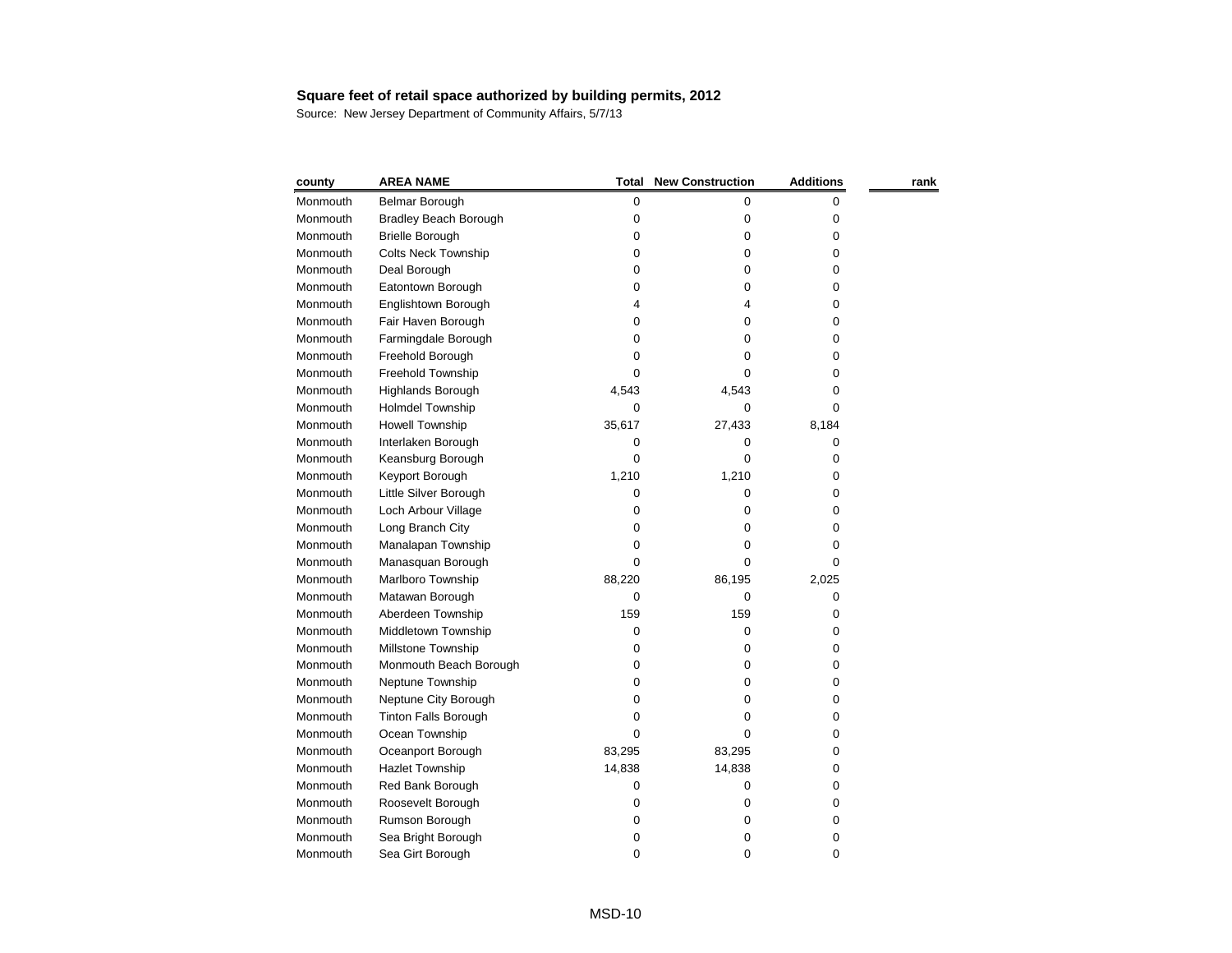| county        | <b>AREA NAME</b>               | <b>Total</b> | <b>New Construction</b> | <b>Additions</b> | rank |
|---------------|--------------------------------|--------------|-------------------------|------------------|------|
| Monmouth      | Shrewsbury Borough             | 0            | 0                       | 0                |      |
| Monmouth      | Shrewsbury Township            | 0            | 0                       | 0                |      |
| Monmouth      | Lake Como Borough              | 0            | 0                       | 0                |      |
| Monmouth      | Spring Lake Borough            |              |                         | 0                |      |
| Monmouth      | Spring Lake Heights Boro       | 0            | 0                       | 0                |      |
| Monmouth      | Union Beach Borough            | 0            | 0                       | 0                |      |
| Monmouth      | <b>Upper Freehold Township</b> | 1,053        | 0                       | 1,053            |      |
| Monmouth      | Wall Township                  | 0            | 0                       | 0                |      |
| Monmouth      | West Long Branch Borough       | 5,000        | 5,000                   | 0                |      |
| Morris        | <b>Boonton Town</b>            | 0            | 0                       | 0                |      |
| <b>Morris</b> | Boonton Township               | 0            | 0                       | 0                |      |
| <b>Morris</b> | <b>Butler Borough</b>          | 0            | 0                       | 0                |      |
| <b>Morris</b> | Chatham Borough                | 0            | 0                       | 0                |      |
| <b>Morris</b> | Chatham Township               | 0            | 0                       | 0                |      |
| <b>Morris</b> | Chester Borough                | 0            | 0                       | 0                |      |
| <b>Morris</b> | <b>Chester Township</b>        | 0            | 0                       | 0                |      |
| Morris        | Denville Township              | 0            | 0                       | 0                |      |
| <b>Morris</b> | Dover Town                     | 0            | 0                       | 0                |      |
| <b>Morris</b> | East Hanover Township          | 0            | 0                       | 0                |      |
| <b>Morris</b> | Florham Park Borough           | 0            | 0                       | 0                |      |
| Morris        | Hanover Township               | 4,230        | 4,230                   | 0                |      |
| Morris        | <b>Harding Township</b>        | 0            | 0                       | 0                |      |
| <b>Morris</b> | Jefferson Township             | 0            | 0                       | 0                |      |
| Morris        | Kinnelon Borough               | 0            | 0                       | 0                |      |
| <b>Morris</b> | Lincoln Park Borough           | 0            | 0                       | 0                |      |
| <b>Morris</b> | Madison Borough                | 0            | 0                       | 0                |      |
| <b>Morris</b> | Mendham Borough                | 0            | 0                       | 0                |      |
| <b>Morris</b> | Mendham Township               | 0            | O                       | 0                |      |
| <b>Morris</b> | Mine Hill Township             | 0            | 0                       | 0                |      |
| Morris        | Montville Township             | 0            | 0                       | 0                |      |
| <b>Morris</b> | Morris Township                | 0            | 0                       | 0                |      |
| Morris        | Morris Plains Borough          | 0            | 0                       | 0                |      |
| Morris        | Morristown Town                | 0            | 0                       | 0                |      |
| <b>Morris</b> | Mountain Lakes Borough         | 0            | 0                       | 0                |      |
| Morris        | Mount Arlington Borough        | 0            | 0                       | 0                |      |
| Morris        | Mount Olive Township           | 0            | Ω                       | 0                |      |
| <b>Morris</b> | Netcong Borough                | 0            | 0                       | 0                |      |
| Morris        | Parsippany-Troy Hills Twp      | 3,044        | 3,044                   | 0                |      |
| Morris        | Long Hill Township             | 0            | 0                       | 0                |      |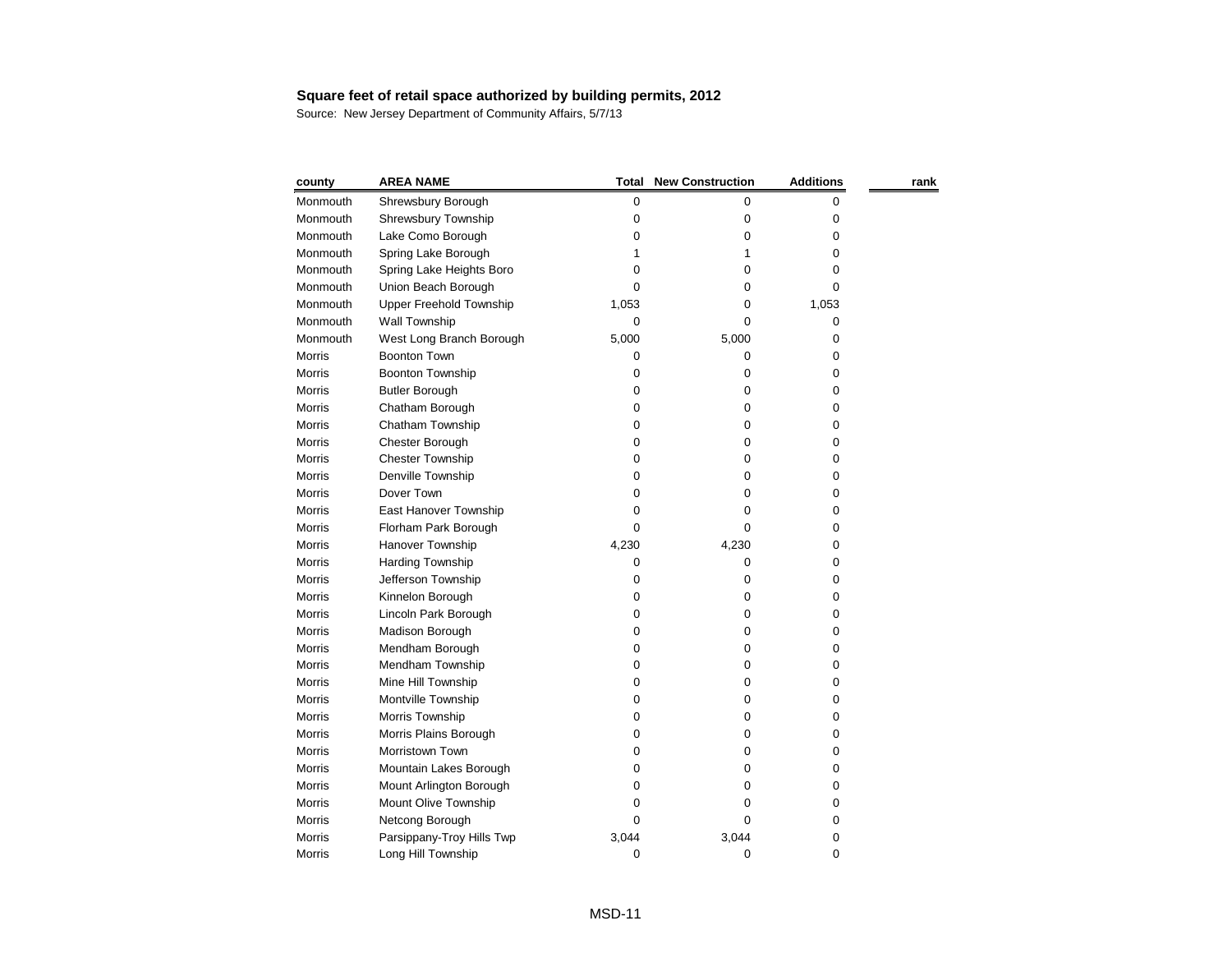| county        | <b>AREA NAME</b>              | <b>Total</b> | <b>New Construction</b> | <b>Additions</b> | rank |
|---------------|-------------------------------|--------------|-------------------------|------------------|------|
| <b>Morris</b> | Pequannock Township           | 0            | 0                       | 0                |      |
| <b>Morris</b> | Randolph Township             | 1,085        | 0                       | 1,085            |      |
| Morris        | Riverdale Borough             | 0            | 0                       | 0                |      |
| <b>Morris</b> | Rockaway Borough              | 0            | 0                       | 0                |      |
| <b>Morris</b> | Rockaway Township             | 6,169        | 6,169                   | 0                |      |
| Morris        | Roxbury Township              | 0            | 0                       | 0                |      |
| <b>Morris</b> | Victory Gardens Borough       | 0            | 0                       | 0                |      |
| Morris        | Washington Township           | 0            | 0                       | 0                |      |
| Morris        | Wharton Borough               | 0            | 0                       | 0                |      |
| Ocean         | Barnegat Light Borough        | 0            | 0                       | 0                |      |
| Ocean         | Bay Head Borough              | 0            | 0                       | 0                |      |
| Ocean         | Beach Haven Borough           | 0            | 0                       | 0                |      |
| Ocean         | Beachwood Borough             | 0            | 0                       | 0                |      |
| Ocean         | <b>Berkeley Township</b>      | 0            | 0                       | 0                |      |
| Ocean         | <b>Brick Township</b>         | 103,551      | 76,831                  | 26,720           |      |
| Ocean         | Toms River Township           | 26,411       | 11                      | 26,400           |      |
| Ocean         | Eagleswood Township           | 0            | 0                       | 0                |      |
| Ocean         | Harvey Cedars Borough         | 0            | 0                       | 0                |      |
| Ocean         | <b>Island Heights Borough</b> | 0            | 0                       | 0                |      |
| Ocean         | Jackson Township              | 0            | 0                       | 0                |      |
| Ocean         | Lacey Township                | 2,759        | 2,702                   | 57               |      |
| Ocean         | Lakehurst Borough             | 0            | 0                       | 0                |      |
| Ocean         | Lakewood Township             | 8,015        | 5,025                   | 2,990            |      |
| Ocean         | Lavallette Borough            | 3            | 0                       | 3                |      |
| Ocean         | Little Egg Harbor Township    | 0            | 0                       | 0                |      |
| Ocean         | Long Beach Township           | 0            | 0                       | 0                |      |
| Ocean         | Manchester Township           | 0            | 0                       | 0                |      |
| Ocean         | Mantoloking Borough           | 0            | 0                       | 0                |      |
| Ocean         | Ocean Township                | 0            | 0                       | 0                |      |
| Ocean         | Ocean Gate Borough            | 0            | 0                       | 0                |      |
| Ocean         | Pine Beach Borough            | 0            | 0                       | 0                |      |
| Ocean         | <b>Plumsted Township</b>      | 0            | 0                       | 0                |      |
| Ocean         | Point Pleasant Borough        | 0            | 0                       | 0                |      |
| Ocean         | Point Pleasant Beach Boro     | 0            | 0                       | 0                |      |
| Ocean         | Seaside Heights Borough       | O            | 0                       | 0                |      |
| Ocean         | Seaside Park Borough          | 0            | 0                       | 0                |      |
| Ocean         | Ship Bottom Borough           | 2,460        | 2,460                   | 0                |      |
| Ocean         | South Toms River Borough      | 0            | 0                       | 0                |      |
| Ocean         | <b>Stafford Township</b>      | 54,544       | 53,994                  | 550              |      |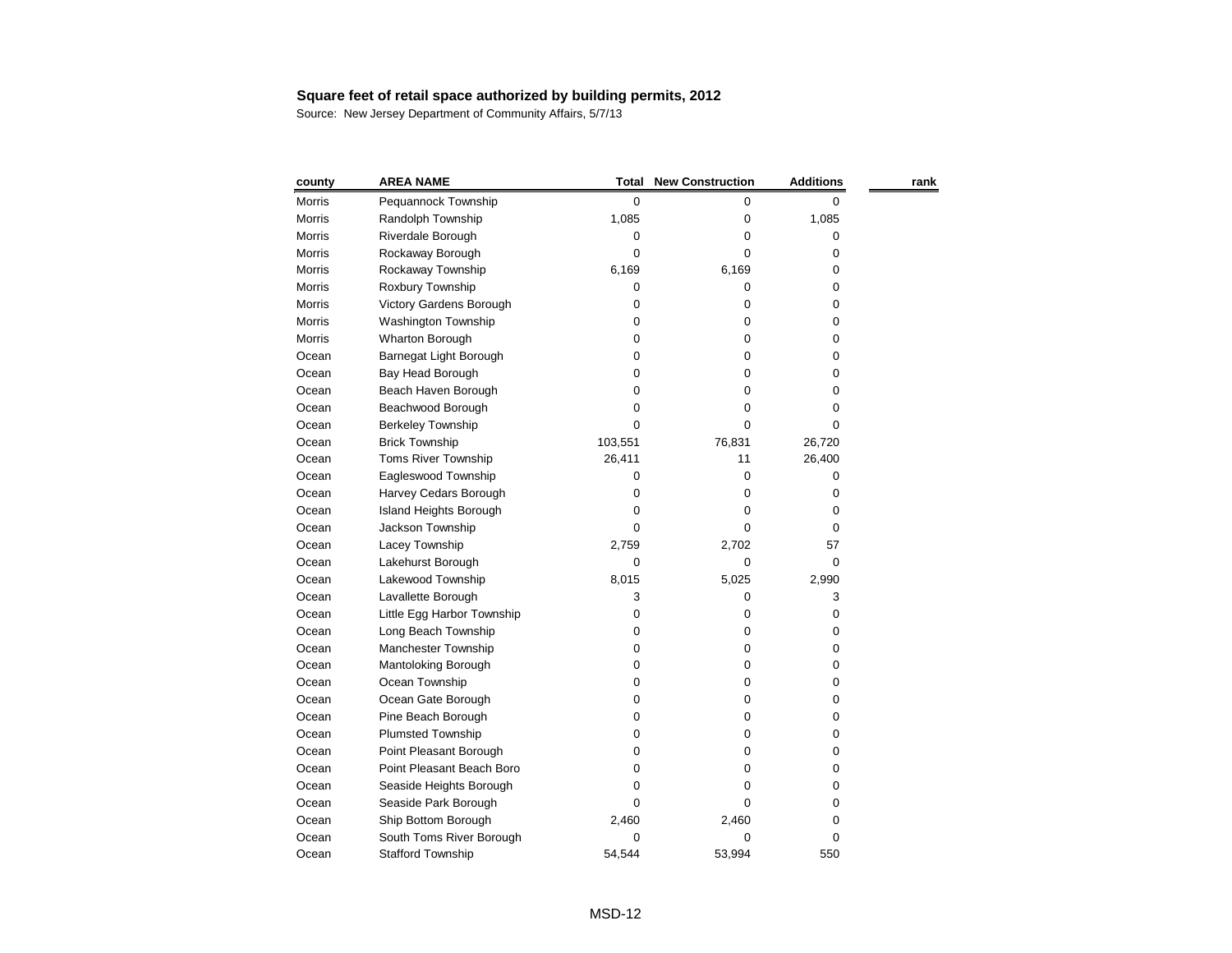| county   | <b>AREA NAME</b>              | Total  | <b>New Construction</b> | <b>Additions</b> | rank |
|----------|-------------------------------|--------|-------------------------|------------------|------|
| Ocean    | Surf City Borough             | 0      | 0                       | 0                |      |
| Ocean    | <b>Tuckerton Borough</b>      | 0      | 0                       | 0                |      |
| Ocean    | <b>Barnegat Township</b>      | 24,876 | 24,876                  | 0                |      |
| Passaic  | <b>Bloomingdale Borough</b>   | 0      | 0                       | 0                |      |
| Passaic  | <b>Clifton City</b>           | 0      | 0                       | 0                |      |
| Passaic  | Haledon Borough               | 14,763 | 14,763                  | 0                |      |
| Passaic  | Hawthorne Borough             | 0      | 0                       | 0                |      |
| Passaic  | Little Falls Township         | 0      | 0                       | 0                |      |
| Passaic  | North Haledon Borough         | 0      | 0                       | 0                |      |
| Passaic  | Passaic City                  | 4,914  | 0                       | 4,914            |      |
| Passaic  | Paterson City                 | 6,817  | 6,817                   | 0                |      |
| Passaic  | Pompton Lakes Borough         | 0      | 0                       | 0                |      |
| Passaic  | Prospect Park Borough         | 0      | 0                       | 0                |      |
| Passaic  | Ringwood Borough              | 0      | 0                       | 0                |      |
| Passaic  | Totowa Borough                | 9,549  | 9,549                   | 0                |      |
| Passaic  | Wanaque Borough               | 0      | 0                       | 0                |      |
| Passaic  | Wayne Township                | 0      | 0                       | 0                |      |
| Passaic  | West Milford Township         | 0      | 0                       | 0                |      |
| Passaic  | Woodland Park Borough         | 0      | 0                       | 0                |      |
| Salem    | Alloway Township              | 0      | 0                       | 0                |      |
| Salem    | Elmer Borough                 | 0      | 0                       | 0                |      |
| Salem    | Elsinboro Township            | 0      | 0                       | 0                |      |
| Salem    | Lower Alloways Creek Twp      | 0      | 0                       | 0                |      |
| Salem    | Mannington Township           | 0      | 0                       | 0                |      |
| Salem    | Oldmans Township              | 0      | 0                       | 0                |      |
| Salem    | Penns Grove Borough           | 0      | 0                       | 0                |      |
| Salem    | Pennsville Township           | 2,168  | 400                     | 1,768            |      |
| Salem    | Pilesgrove Township           | 0      | 0                       | 0                |      |
| Salem    | Pittsgrove Township           | 0      | 0                       | 0                |      |
| Salem    | Quinton Township              | 24,200 | 24,200                  | 0                |      |
| Salem    | Salem City                    | 0      | 0                       | 0                |      |
| Salem    | <b>Carneys Point Township</b> | 0      | 0                       | 0                |      |
| Salem    | Upper Pittsgrove Township     | 0      | 0                       | 0                |      |
| Salem    | Woodstown Borough             | 0      | 0                       | 0                |      |
| Somerset | <b>Bedminster Township</b>    | O      | 0                       | 0                |      |
| Somerset | <b>Bernards Township</b>      | O      | 0                       | 0                |      |
| Somerset | Bernardsville Borough         | O      | 0                       | 0                |      |
| Somerset | Bound Brook Borough           | 0      | 0                       | 0                |      |
| Somerset | <b>Branchburg Township</b>    | 0      | 0                       | 0                |      |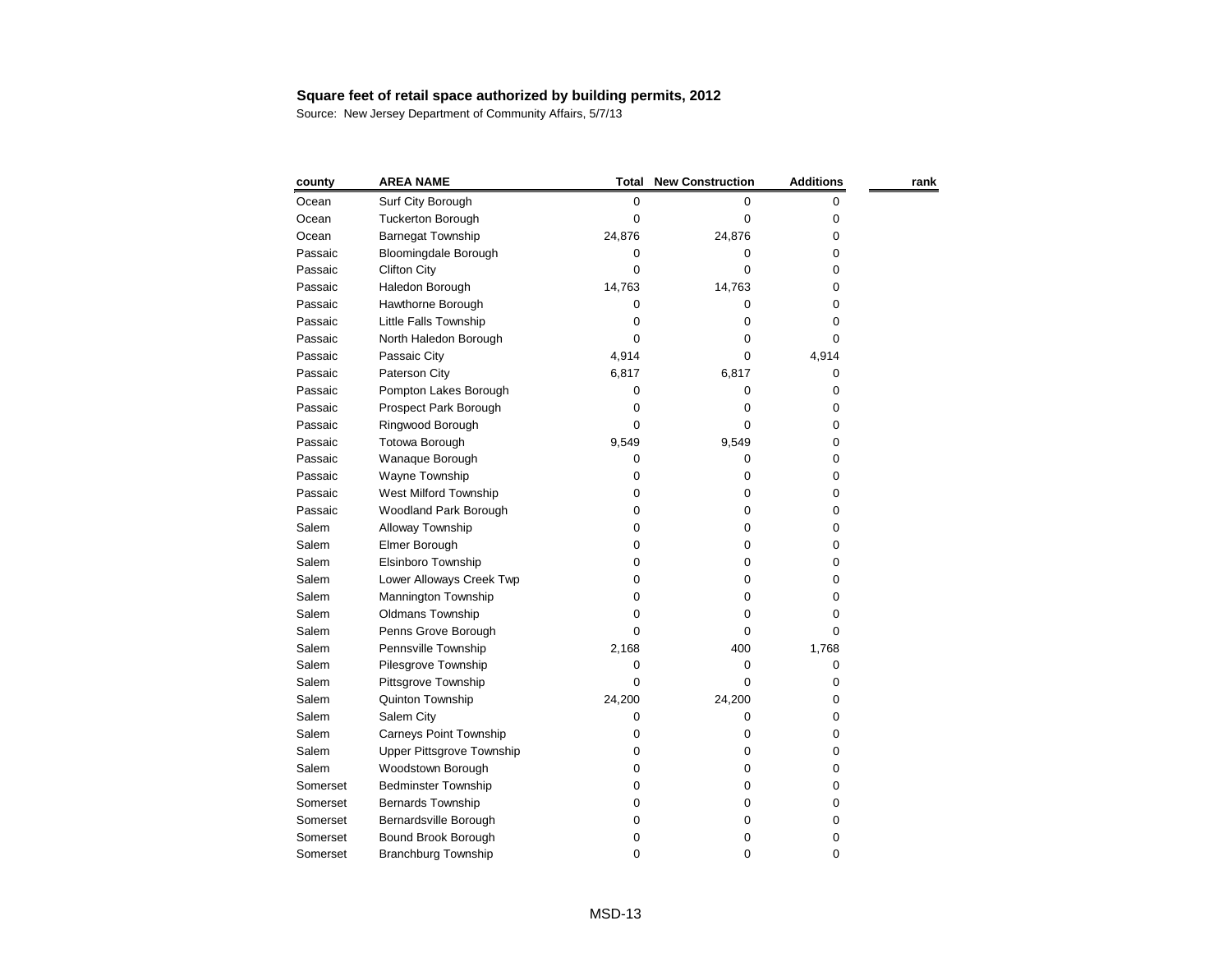| county        | <b>AREA NAME</b>             | <b>Total</b> | <b>New Construction</b> | <b>Additions</b> | rank |
|---------------|------------------------------|--------------|-------------------------|------------------|------|
| Somerset      | <b>Bridgewater Township</b>  | 0            | 0                       | 0                |      |
| Somerset      | Far Hills Borough            | 0            | 0                       | 0                |      |
| Somerset      | Franklin Township            | 2,100        | 2,100                   | 0                |      |
| Somerset      | Green Brook Township         | 0            | 0                       | 0                |      |
| Somerset      | Hillsborough Township        | 0            | 0                       | 0                |      |
| Somerset      | Manville Borough             | 0            | 0                       | 0                |      |
| Somerset      | Millstone Borough            | 0            | 0                       | 0                |      |
| Somerset      | Montgomery Township          | 0            | 0                       | 0                |      |
| Somerset      | North Plainfield Borough     | 0            | 0                       | 0                |      |
| Somerset      | Peapack and Gladstone Boroug | 0            | 0                       | 0                |      |
| Somerset      | Raritan Borough              | 0            | 0                       | 0                |      |
| Somerset      | Rocky Hill Borough           | 0            | 0                       | 0                |      |
| Somerset      | Somerville Borough           | 0            | 0                       | 0                |      |
| Somerset      | South Bound Brook Boro       | 0            | 0                       | 0                |      |
| Somerset      | Warren Township              | 0            | 0                       | 0                |      |
| Somerset      | Watchung Borough             | 0            | 0                       | 0                |      |
| <b>Sussex</b> | Andover Borough              | 0            | 0                       | 0                |      |
| <b>Sussex</b> | Andover Township             | 961          | 961                     | 0                |      |
| <b>Sussex</b> | <b>Branchville Borough</b>   | 0            | 0                       | 0                |      |
| <b>Sussex</b> | Byram Township               | 0            | 0                       | 0                |      |
| <b>Sussex</b> | Frankford Township           | 0            | 0                       | 0                |      |
| <b>Sussex</b> | Franklin Borough             | 0            | 0                       | 0                |      |
| <b>Sussex</b> | Fredon Township              | 0            | 0                       | 0                |      |
| <b>Sussex</b> | Green Township               | 0            | 0                       | 0                |      |
| <b>Sussex</b> | Hamburg Borough              | 2,436        | 2,436                   | 0                |      |
| <b>Sussex</b> | Hampton Township             | 12,651       | 12,651                  | 0                |      |
| <b>Sussex</b> | Hardyston Township           | 0            | 0                       | 0                |      |
| Sussex        | Hopatcong Borough            | 0            | 0                       | 0                |      |
| <b>Sussex</b> | Lafayette Township           | 0            | 0                       | 0                |      |
| <b>Sussex</b> | Montague Township            | 0            | 0                       | 0                |      |
| <b>Sussex</b> | Newton Town                  | 2,447        | 0                       | 2,447            |      |
| <b>Sussex</b> | Ogdensburg Borough           | 0            | 0                       | 0                |      |
| <b>Sussex</b> | Sandyston Township           | 0            | 0                       | 0                |      |
| <b>Sussex</b> | Sparta Township              | 14,045       | 14,045                  | 0                |      |
| <b>Sussex</b> | Stanhope Borough             | 0            | 0                       | 0                |      |
| <b>Sussex</b> | <b>Stillwater Township</b>   | 0            | 0                       | 0                |      |
| <b>Sussex</b> | Sussex Borough               | 0            | 0                       | 0                |      |
| <b>Sussex</b> | Vernon Township              | 11,665       | 11,665                  | 0                |      |
| <b>Sussex</b> | <b>Walpack Township</b>      | $\pmb{0}$    | 0                       | 0                |      |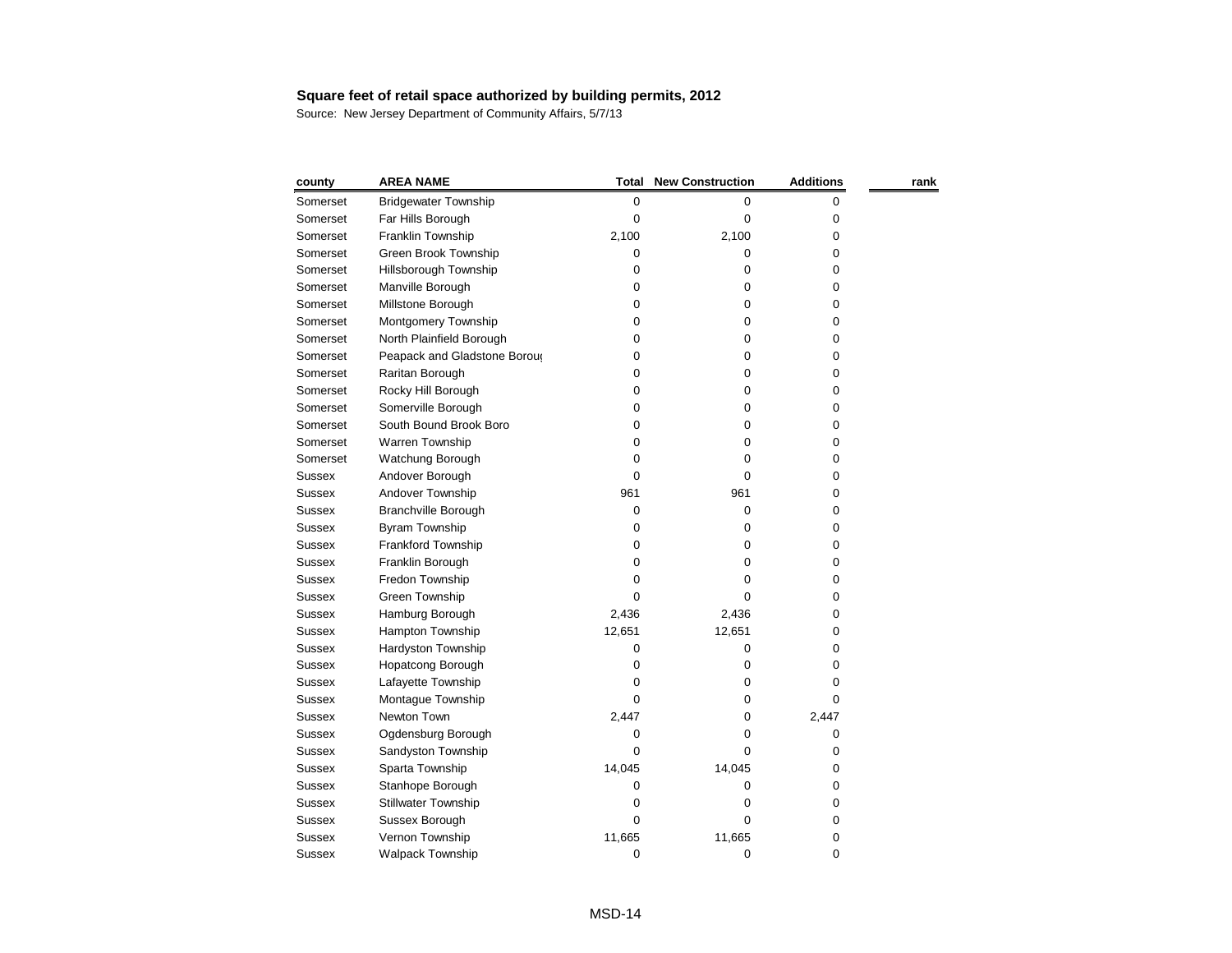| county        | <b>AREA NAME</b>           | <b>Total</b> | <b>New Construction</b> | <b>Additions</b> | rank |
|---------------|----------------------------|--------------|-------------------------|------------------|------|
| <b>Sussex</b> | Wantage Township           | 0            | 0                       | 0                |      |
| Union         | Berkeley Heights Township  | 2,304        | 0                       | 2,304            |      |
| Union         | <b>Clark Township</b>      | 0            | 0                       | 0                |      |
| Union         | Cranford Township          | 0            | 0                       | 0                |      |
| Union         | Elizabeth City             | 5,583        | 5,583                   | 0                |      |
| Union         | Fanwood Borough            | 0            | 0                       | 0                |      |
| Union         | Garwood Borough            | 0            | 0                       | 0                |      |
| Union         | Hillside Township          | 0            | 0                       | 0                |      |
| Union         | Kenilworth Borough         | 0            | 0                       | 0                |      |
| Union         | <b>Linden City</b>         | 27,615       | 27,615                  | 0                |      |
| Union         | Mountainside Borough       | 0            | 0                       | 0                |      |
| Union         | New Providence Borough     | 0            | 0                       | 0                |      |
| Union         | <b>Plainfield City</b>     | 0            | 0                       | 0                |      |
| Union         | <b>Rahway City</b>         | 0            | 0                       | 0                |      |
| Union         | Roselle Borough            | 0            | 0                       | 0                |      |
| Union         | Roselle Park Borough       | 0            | 0                       | 0                |      |
| Union         | Scotch Plains Township     | 0            | 0                       | 0                |      |
| Union         | Springfield Township       | 13,839       | 13,839                  | 0                |      |
| Union         | <b>Summit City</b>         | 0            | 0                       | 0                |      |
| Union         | Union Township             | 0            | 0                       | 0                |      |
| Union         | <b>Westfield Town</b>      | 0            | 0                       | 0                |      |
| Union         | Winfield Township          | 0            | 0                       | 0                |      |
| Warren        | Allamuchy Township         | 0            | 0                       | 0                |      |
| Warren        | Alpha Borough              | 0            | 0                       | 0                |      |
| Warren        | <b>Belvidere Town</b>      | 0            | 0                       | 0                |      |
| Warren        | <b>Blairstown Township</b> | 0            | 0                       | 0                |      |
| Warren        | Franklin Township          | 0            | 0                       | 0                |      |
| Warren        | Frelinghuysen Township     | 0            | 0                       | 0                |      |
| Warren        | Greenwich Township         | 0            | 0                       | 0                |      |
| Warren        | Hackettstown Town          | 0            | 0                       | 0                |      |
| Warren        | Hardwick Township          | 0            | $\boldsymbol{0}$        | 0                |      |
| Warren        | Harmony Township           | 0            | 0                       | 0                |      |
| Warren        | Hope Township              | 0            | 0                       | 0                |      |
| Warren        | Independence Township      | 0            | 0                       | 0                |      |
| Warren        | Knowlton Township          | 3,202        | 3,202                   | 0                |      |
| Warren        | Liberty Township           | 0            | 0                       | 0                |      |
| Warren        | Lopatcong Township         | 0            | 0                       | 0                |      |
| Warren        | Mansfield Township         | 0            | 0                       | 0                |      |
| Warren        | Oxford Township            | 0            | 0                       | 0                |      |